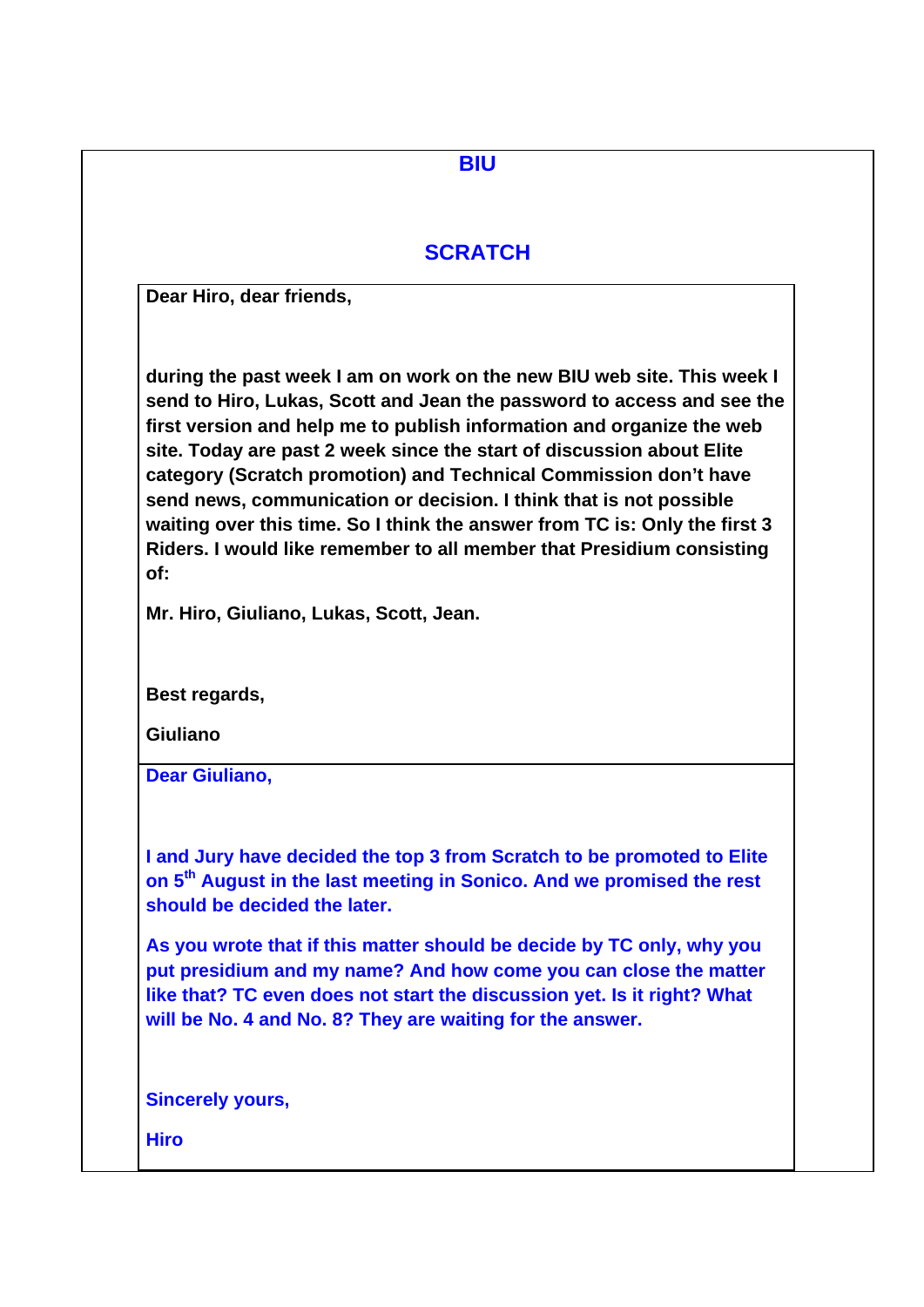**Dear Jason,**

#### **I send you copy of BIU Statute. You can see the Article 11:**

*"The BIU Technical Group will decide the number of the riders who can be accepted into the category Elite after the end of the World Championship. 3 as the minimum and 8 as the maximum from the Scratch (Junior + Senior) ranking will be promoted to the category Elite. […]"*

**We waiting the decision of Technical Group. I hope they arrive to decide very soon. I repeat: my opinion is that Zhao is good for Elite. But I am not in Technical Commission. Sorry.**

**Dear Jason,**

**today I received a gift from China: Ms. Yuan Yuan send me two box of green tea. I am very happy!** 

**I will drink like your instruction.** 

**Best regards,**

**Giuliano**

**Dear friends,**

**besides the discussion about Elite 2013 there are few more topics to talk about. Im not sure if I missed something important. Excuse me if Im wrong in something.**

#### **1) PRESIDIUM**

**After WBC in Sonico the structure of BIU changed according to BIU statute. We got some new work positions in this new structure and I believe we all want to work for BIU. BIU statute says that there are these positions: Vice-president, Organisation director, Technical Commission, Riders delegate. Im sorry for stupid question: Who is going to distribute the work and competences to Presidium members? Is it the Presidium members themselves? If yes, then we should also talk about who makes**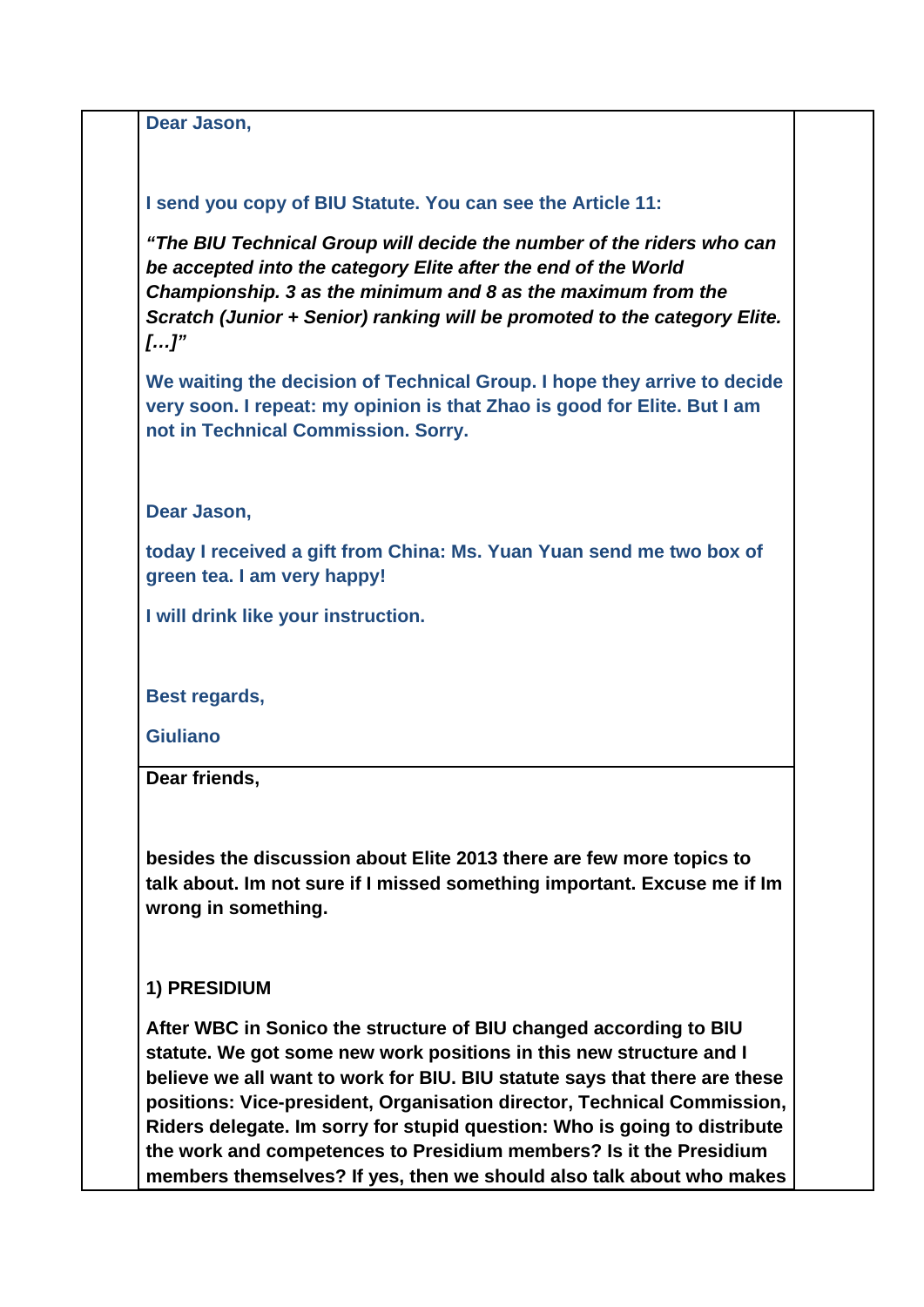**what work. We shall determine what Vice president's job is..., Organisation director's job is..., Technical Commission, Riders delegate etc... Then we can start to work more effectively. I'll be happy to collect your opinions and build the working scheme of the Presidium. Let me know your thoughts.**

## **2) GENERAL SECRETARY**

**The document "Minutes of Biketrial International Union (BIU) Annual General Assembly" from Sonico says this:"New General Secretary will be voted by new Presidium as soon as possible." It is almost four weeks and nothing happened. Giuliano already said that he candidates for this position. Im very happy for this. He is the one who is doing the most of work now. On August 13th I already voted for Giuliano. I would like to ask other Presidium members to tell their opinion about General Secretary. Is there any other candidate?**

## **3) ELITE 2013**

**Quite hard topic. Let's make it simple please. The technical comission should make a decision. I believe that it is not so difficult. Top 3 riders goes to Elite automaticly. Important thing is if the riders from 4-8 "want" to ride in Elite and if they send a "request" to be promoted. Then the Technical comission makes a decision. It would be nice to announce Elite 2013 at new BIU website. It would be nice opening. That's all from my side. Elite 2013 determination is not in my competence.**

### **4) WBC 2013**

**Im happy to see that there are some candidates. Im looking forward for more news about this.**

### **5) PRESIDIUM MEETING**

**On September 22nd there will be final round of European Biketrial Cup in Znojmo (CZE). I think this is very good opportunity to meet Presidium members and talk about the future. I will be very happy if we can meet there. Are you coming Giuliano? Jean? Radim? Stefan? and Scott?**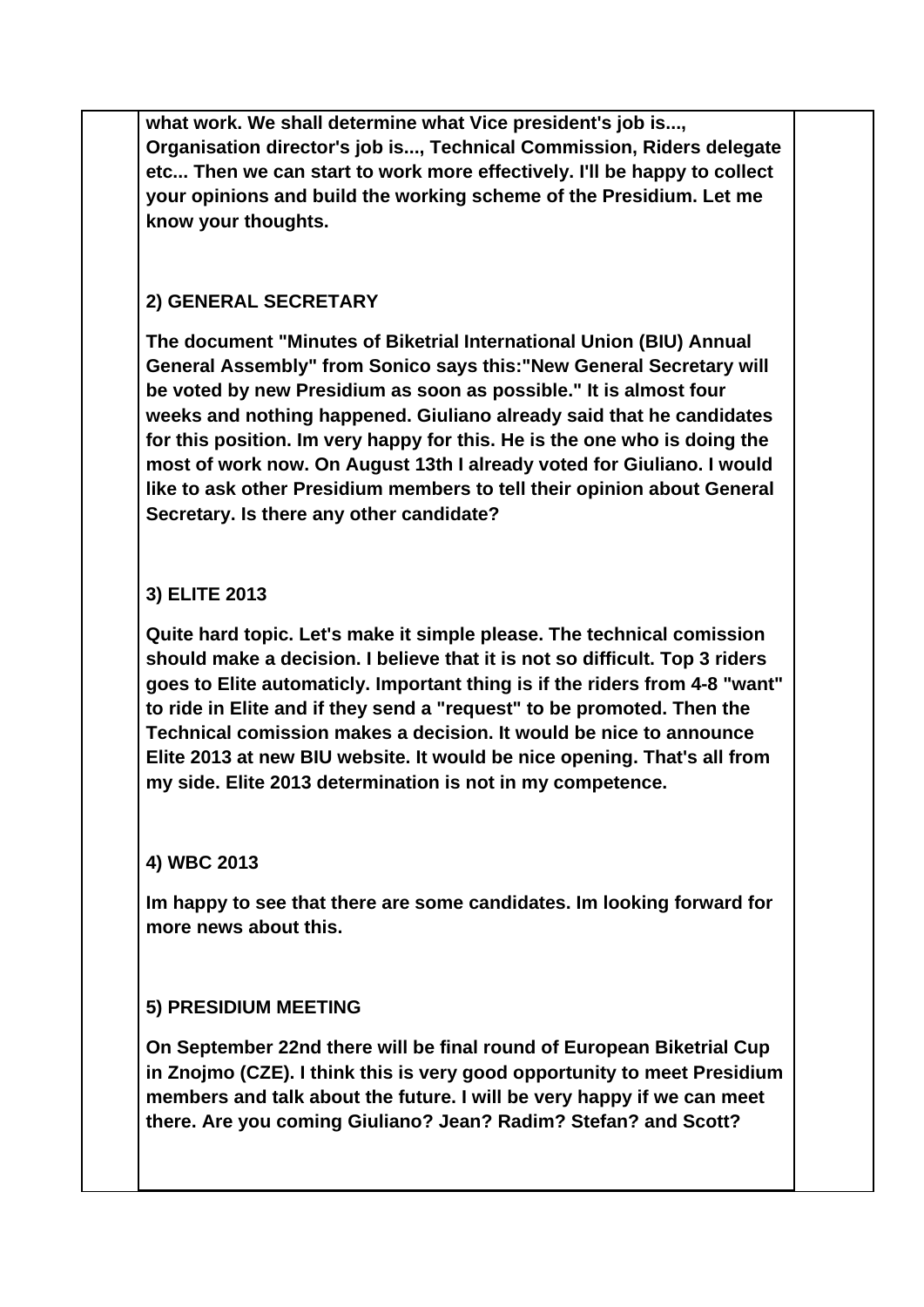**Im looking forward to hear your thoughts.**

**Thanks for your time!**

**Lukas**

**Dear Lukas,**

**About Elite, "if they send a "request" to be promoted" is only the opinion of Giuliano. This is not in the rules. We never took the way. We only accept "request" to be demoted from Elite. We have been decided the numbers of Elite from Scratch by discussion in the final jury meeting with the delegates concerning to the WBC in that year.** 

**Sincerely yours,**

**Hiro**

**Dear Hiro, dear Giuliano,**

**After the last news I had seen, I am a little bit surprised about the discussion of this matter. Mine is a difficult position because I had been involved in the BIU board of management and I am also the father of 4th classified in scratch.**

**I just beg you to submit to the competent board the decision of the promotion following the rules: between 3 and 8 scratch riders can be promoted for 2013 Elite category. The board has just to consider how many scratch top riders are prepared. After that, the board can also consider any request of demotion (in case the rider feels not prepared or any other valid reason). Why not?**

**It had been usually an easy matter and I do not understand why it is not right now.**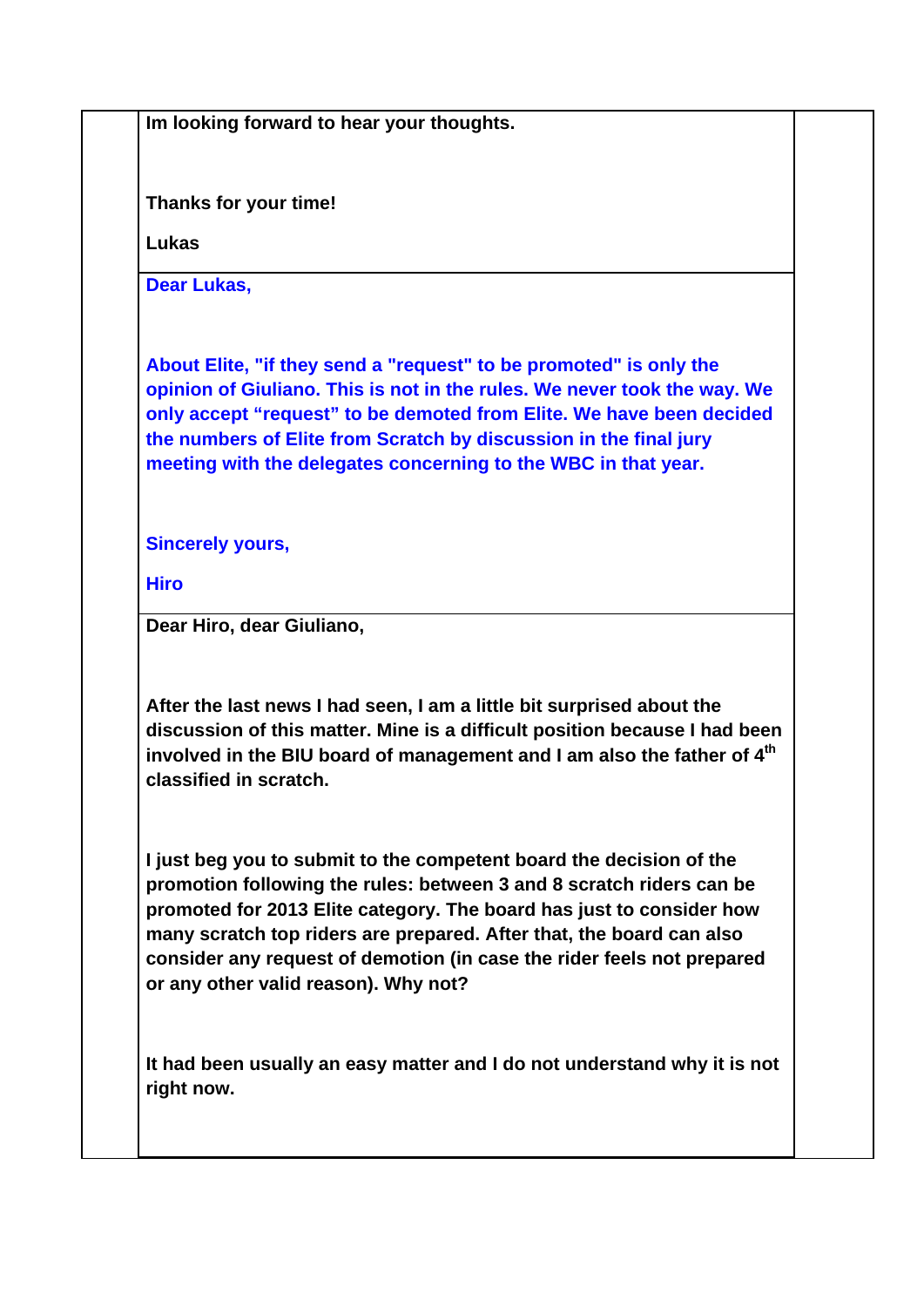**Màrius Mollà**

# **VIDEO**

**Dear Giuliano,**

**Is everything all right? Last I receive BIU News was a week ago.**

**I also still don't know the final results this year (revised + completed scratch)?**

**Look forward to hearing from you,**

**Yosnison Maretsa**

**INDONESIA**

**p.s.: WBC Sonico, Italy video from Samuele Iacoponi is very nice, thanks for upload it!**

**Dear Yosnison,**

**I am happy if you like WBC video from Samuele. Samuele is a young guy that ride BikeTrial in Italian Championship and hobby of Video. I wait another very good production in the next weeks about WBC.** 

**Mr. Hiro sent result very soon after the last competition in Sonico. I have publish on biketrialitalia.it.** 

**We had requested from some Rider in Scratch category for promotion in Elite Category but Technical Committee say no (no answer). Mr. Hiro waiting the TC but today I think the time is expired for Scratch question.** 

**Thank you for your email Yosnison,**

**Best regards,**

**Giuliano**